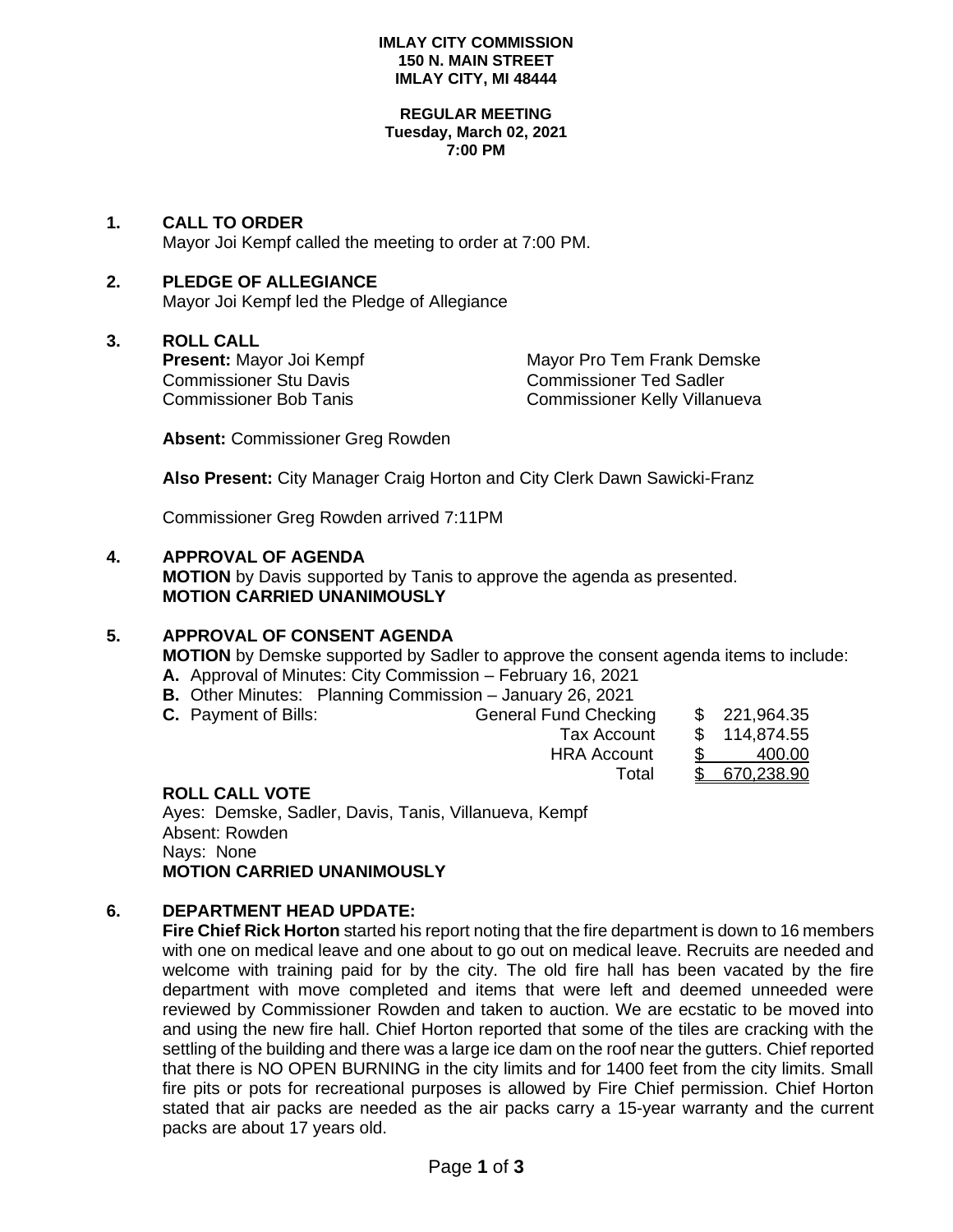#### **IMLAY CITY COMMISSION 150 N. MAIN STREET IMLAY CITY, MI 48444**

#### **REGULAR MEETING Tuesday, March 02, 2021 7:00 PM**

- **7. CITIZENS FROM THE FLOOR NONE**
- **8. OLD BUSINESS A. NONE**

### **9. NEW BUSINESS**

# **A. FIRE DEPARTMENT AIR PACK DISCUSSION**

Assistant Fire Chief Matt Makedonsky presented three bids for the purchase of air pack for the department. He stated that Almont and Dryden have asked the Imlay City Fire Department to consider a joint purchase of Scott brand packs together with them to gain a group discount. He said of the three bids the Scott brand made by 3M is in the middle by cost and has the features that the fire department wants to be on the packs. Also noted that Almont, Dryden and Attica have the Scott brand and it will be easy for mutual aid to fill bottles and share equipment since it all matches.

**MOTION** by Davis supported by Tanis to refer the requested purchase of air packs to the March 16, 2021 commission meeting with the recommendation to have the fire department and city manager explore grant opportunities available to the city to aid in the cost of this purchase.

**MOTION CARRIED UNANIMOUSLY**

- **B. COMCAST – MICHIGAN UNIFORM VIDEO SERVICE LOCAL FRANCHISE AGREEMENT MOTION** by Demske and supported by Sadler to approve the Comcast – Michigan Uniform Video Service Local Franchise Agreement as presented. **MOTION CARRIED UNANIMOUSLY**
- **C. REVIEW RYAN CINADER'S APPLICATION FOR THE PLANNING COMMISSION MOTION** by Davis supported by Tanis to approve Ryan Cinader's application for Planning Commission for a term to expire June 2024 **MOTION CARRIED UNANIMOUSLY**
- **D. RESIGNATION OF TED SADLER FROM PLANNING COMMISSION MOTION** by Davis supported by Demske to regretfully accept the resignation of Ted Sadler from the Planning Commission effective immediately. **MOTION CARRIED UNANIMOUSLY**

### **E. RESIGNATION OF IAN KEMPF FROM PLANNING COMMISSION MOTION** by Tanis supported by Sadler to regretfully accept the resignation of Ian Kempf from the Planning Commission effective immediately. **MOTION CARRIED UNANIMOUSLY**

# **10. MANAGER'S REPORT**

**City Manager Craig Horton** reported that the Emergency plan from Lapeer County is in our office now and we are not allowed to have our own due to our population is not over ten thousand lives. There are six designated areas of shelter in the Imlay City and Imlay Township area and three are located in our city. The Red Cross comes into these facilities and contracts with them to be a shelter. The Lamb Steele Building is one of the locations for shelter. Horton reminded the commission regarding the concern and the unfunded liability of the pension plan. For the last couple of years, it has been budgeted to give that a supplement and we have